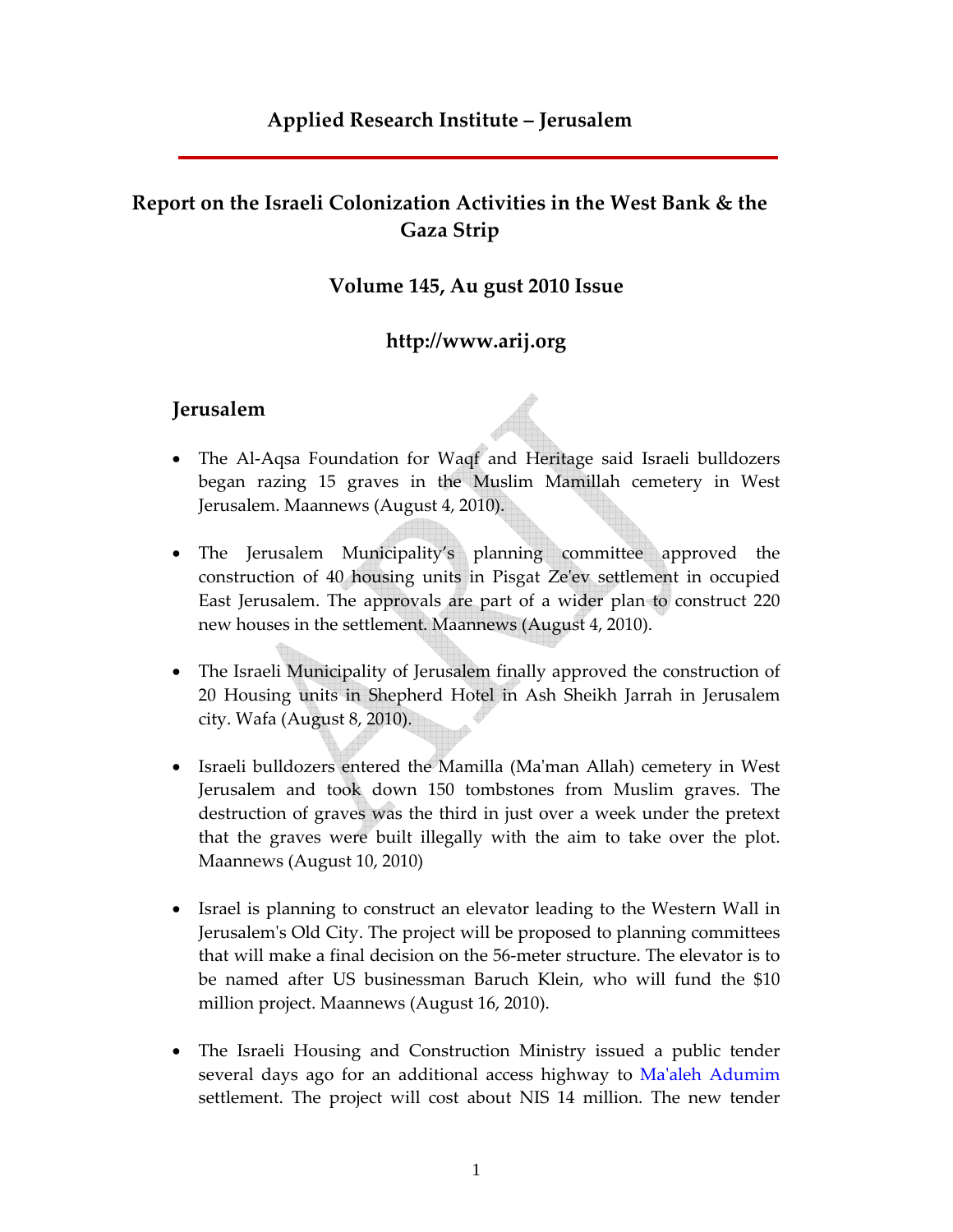includes removing and moving curbing, relocating light poles, moving soil and removing an existing road designed to connect the settlement with a planned neighborhood, Mevasseret Adumim, in E1. As part of the work under the new tender, a road will be built connecting to Route 1, a ramp will be constructed, and safety will be improved. Haaretz (August 16, 2010).

- Israel intends to demolish 30 Palestinian houses in Kafr 'Aqab area in an attempt to make room for the expansion of the nearby settlement. The decision to demolish the houses came under the pretext that the houses are located in Area C and lacking valid building permits. Al Quds (August 16, 2010).
- Two Palestinian homeowners were forced to demolish their houses in Zaʹqouba Mountain in Sur Baher under the pretest of lacking valid building permits. The first house is owned by Omar Ahmad Ramadan Dabash and is 130 square meters area; while the second house is owned by Eman Rajab Abdel Qader Dabash and is 120 square meters area. The two owners were given until the  $14<sup>th</sup>$  of September, 2010, to prove the demolition of their houses. Al Quds (August 25, 2010).
- The Israeli Municipality of Jerusalem asked resident Nasri Abu Rajab in Al Qarmi neighborhood in the Old city of Jerusalem to demolish his own house or the Municipality will have to demolish it under the pretext of lacking valid building permits. Al Quds (August 31, 2010).

### **Tulkarem**

• The Israeli Occupation authorities handed residents of Farʹoun village military orders to demolish 20 houses, 3 other structures and a football playground being constructed on 10 dunums of lands, all located in the eastern part of the village under the pretext of being unlicensed. Owners of the houses are: Mahmoud Khaled Khalil shuʹla, Munir Hasan Abdel Qader Adwan, Khaled Hasan Yousif Salameh, Muʹtasem Mershid Muhammad Mhanna, Bassam Saleem Hasan Suleiman and Munir Abdullah Omar, Hamdan Ahmad Droubi, Ahmad Mahmoud Hafeth Hattab, Nihad Saleh Mahoud ʹAbeid, ʹAyed Fouzi Tayyem Khader, Abdel Rahman Rasheed Hasan Hattab, Muhammad Ahmad Hasan Musleh, Ali Ibrahim Saʹid Abu Jamoos, Nuʹman Theib Saleh Jizmawi, Samer Masʹoud Abdel Rahman Khalil, Tawfeeq Zaki Muhammad 'Arafat and Marwan Ramez Saqallah. Wafa (August 9, 2010).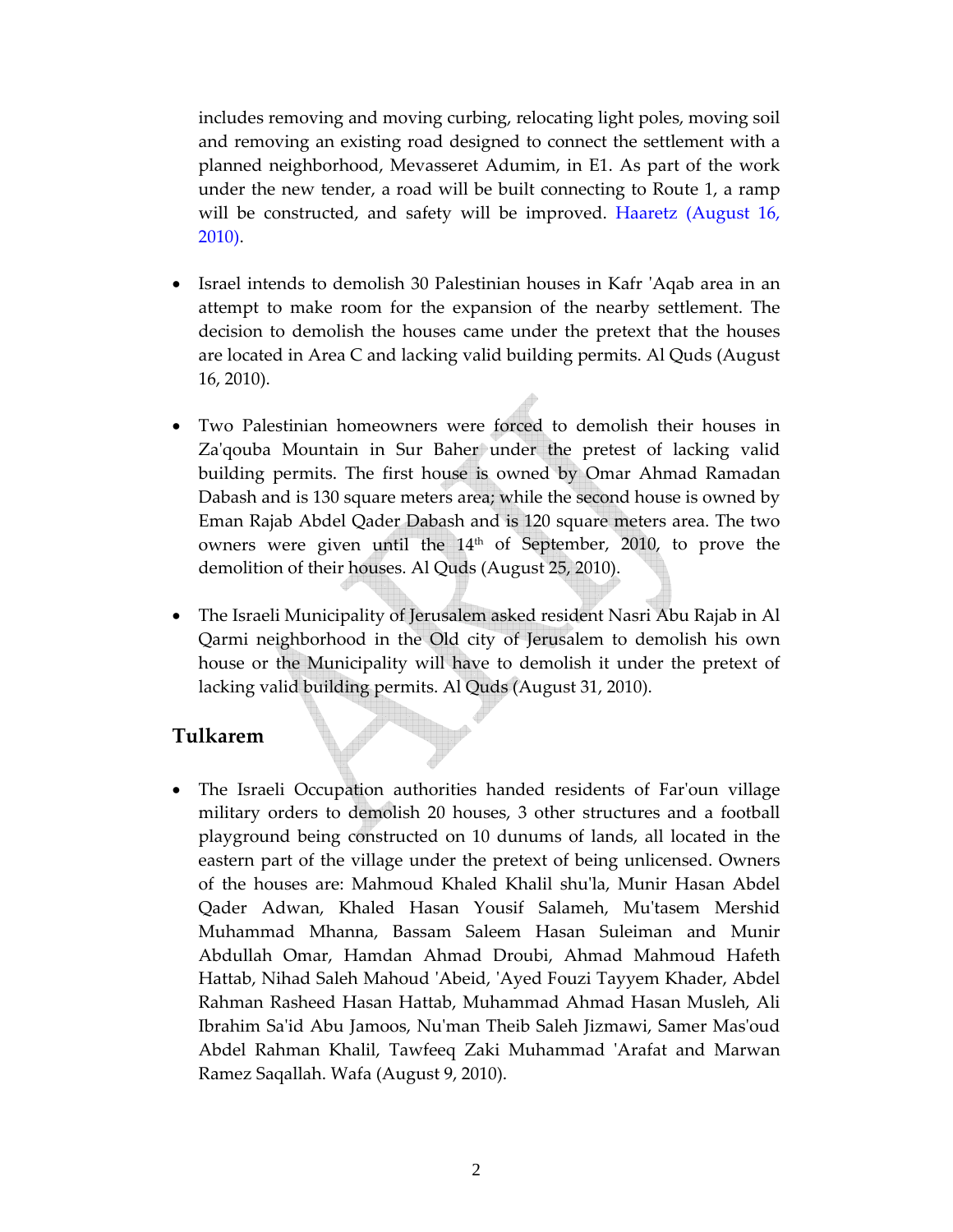• The Israeli settlers of Dotan Settlement stormed Kherbit Al Hamam area and set fire into agricultural lands planted with Wheat owned by Muhammad Al Jalool. The settlers also took over the family house for three hours and hindered family members from moving in and out. Al Quds (August 24, 2010).

## **Nablus**

- More than 500 Israeli settlers stormed Joseph Tomb in Nablus city and practiced religious rituals. Wafa (August 5, 2010).
- Itamar settlers set fire into fields in areas known as Khallet Al Hinti, Khallet Al Jaddou'a and khallet Al Sheikh Mohammad in the south eastern side of Beit Furik village south of Nablus. The fire spread causing extensive damage to a total of 2,143 dunums. OCHA (August 5, 2010).
- Israeli settlers living in the illegal West Bank outpost Shevut Rachel uprooted over 220 olive trees near Qusra village in the Nablus Governorate which belonged to Ali Abdul Hamid Mohammad Hassan. Maannews (August 16, 2010).
- Itamar settlement Guards hindered Palestinian farmers from 'Awarta village south of Nablus city from working their lands and Olive trees. Al Quds (August 20, 2010).
- Israeli settlers living in "Eyehia" outpost set fire into more than 20 dunums of lands of Jalud village south of Nablus city. Settlersʹ actions to burn the lands comes in attempt to take over two plain areas, their areas estimated at 300 dunums of lands in the village. Al Quds & Al Ayyam (August 23, 2010).
- The Israeli Occupation forces closed Al Bathan checkpoint northeast of Nablus city and hindered vehicular and pedestrian movement. Al Quds (August 26, 2010).
- While expanding activities are taking place in the settlement of Alon Moreh east of Nablus city and the outpost of Havat Gilʹad located on the roadway between Nablus and Qalqilyah Governorates, the Israeli Occupation Authorities threatened to demolish six Bedouin houses and displace the residents in 'Ein Al Rashash area in Duma village. The owners are Suleiman 'Abed 'Odeh Ka'abneh, 'Atwa 'Abed Ka'abneh, Ahmad Yousif, 'Eid Salem Zawahra and 'Atallah Yousif Ka'abneh. It is worth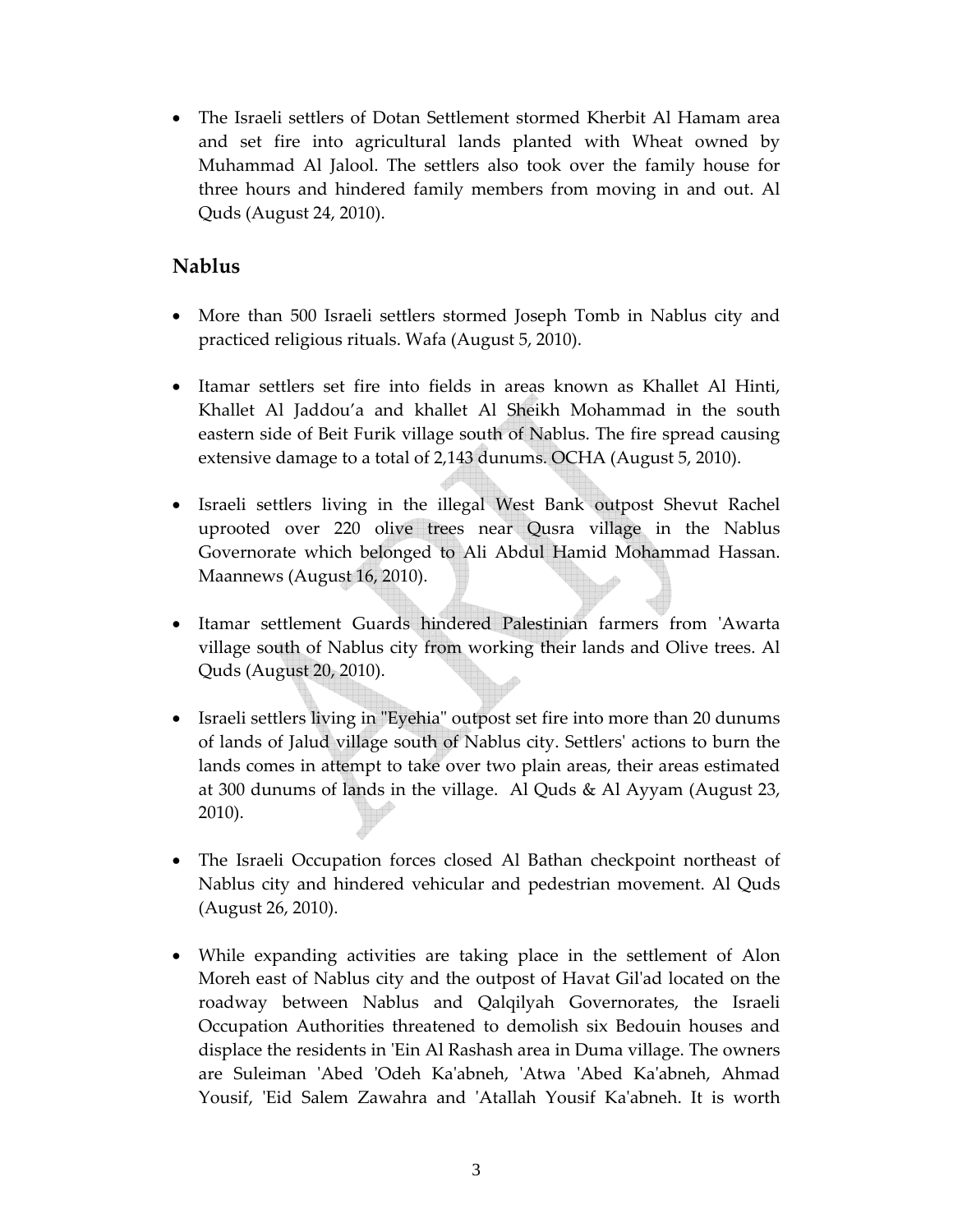mentioning that 5 mobile houses were added to the settlement of Alon Moreh and an infrastructure is being added to the outpost of Havat Gilʹad. Al Quds (August 31, 2010).

## **Jericho**

- The Israeli Occupation Forces demolished a blacksmith owned by Abdullah Yousif Kaʹabneh and confiscated a mobile caravan owned by Abdel Razeq Muhammad Abu Qbeis while storming Al 'Auja village north of Jericho city. Wafa (August 5, 2010).
- A three days March was organized by Rabbi Moshe Levinger are seeking to establish an outpost near an ancient synagogue in Naʹaran, near Jericho. Haaretz (August 6, 2010).
- The Israeli Occupation Authorities handed over tens of Palestinian Bedouin families in Al Khan Al Ahmar, An Nabi Musa and Al Kassarat area area east of ʹAnata Town to evacuate their areas before the end of June 2011. The estimated number of threatened families is around 600. Al Quds (August 31, 2010).

#### **Tubas**

- Israeli trucks transferred large number of mobile homes into Masskiyot settlement in the Jordan Valley which is undergoing expansion activities. Wafa (August 2, 2010).
- The Israeli Occupation Authorities confiscated a bulldozer in Al Farisya area in the northern valley. The process came as to prevent the bulldozer from engaging in any rehabilitating process in the village to rebuild the houses which were demolished last week. Wafa (August 2, 2010).
- Israeli Occupation Authorities handed four Palestinian families in Khirbet Al Farisiyya evection orders within 24 hours from shelters donated to them by the ICRC and the Palestinian Council of Ministers. Affected owners are: Salah Jameel Yousef Dababat (3 houses, 2 barracks), Shamekh Mustafa Yousef Daraghma (one house, one structure), Yehya Mustafa Yousef Daraghma (one house), and Allan Lafi Daraghma (two houses and one barracks). LRC (August 5, 2010).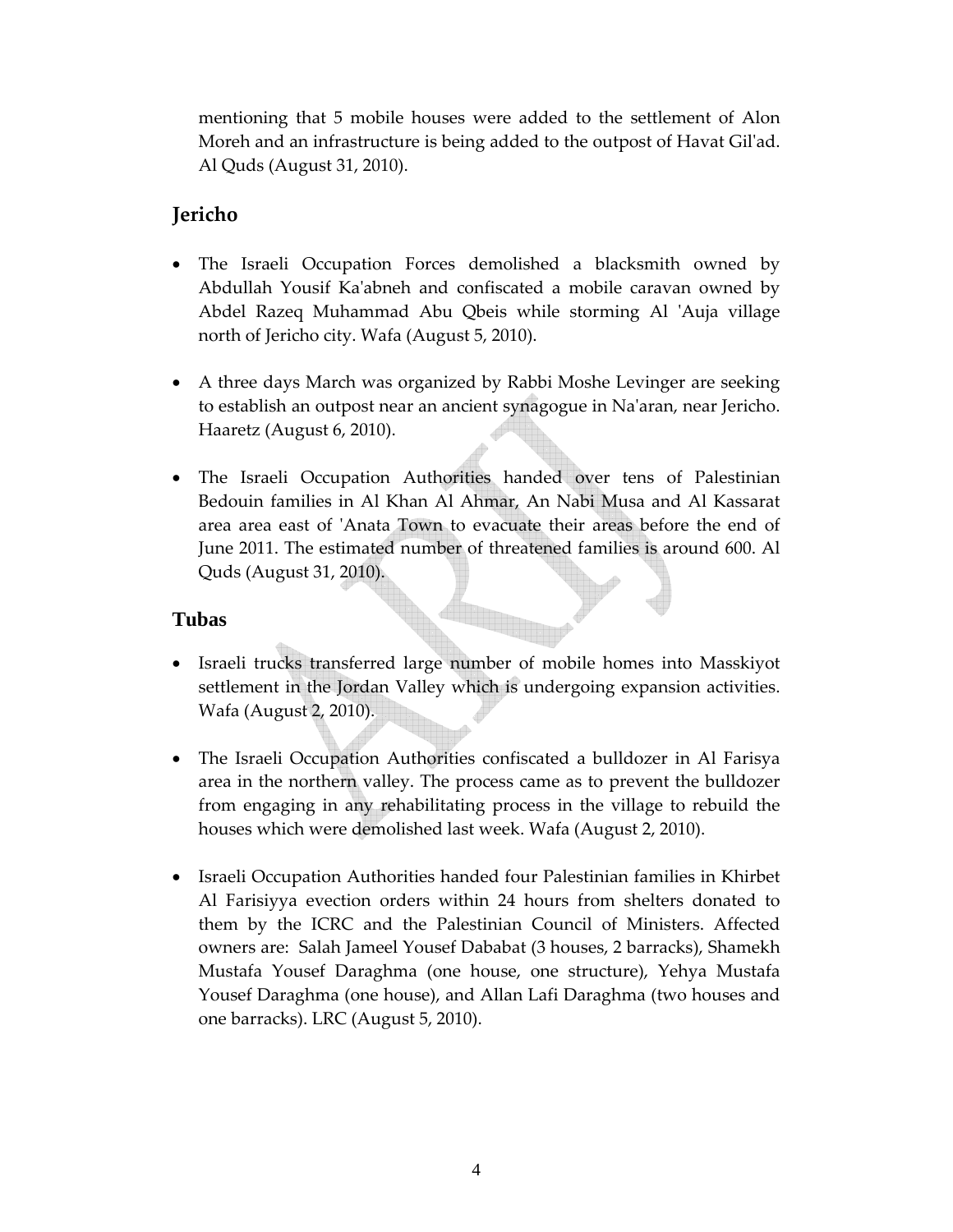- The Israeli Occupation bulldozers accompanied by border guards razed and demolished 25 structures (28 residential shelters, 7 agricultural barracks affecting 25 families, including and their 70 children) in Al Kherbit Farisya in the northern Jordan valley under the pretext of being built without a license. Some of the demolished structures were rebuilt after being demolished on July 19, 2010. Wafa (August 5, 2010).
- The Israeli occupation bulldozers demolished 4 shelters, 3 barracks, a bathroom and a warehouse owned by Ahmad Muhammad Isma'il Nawaj'a and Muhammad Ahmad Nawaj'a in Ein Al Hilwa area in the Jordan Valley and their animal pins. WAFA (August 9, 2010).
- The Israeli occupation authorities handed down residents of Ein Al Hilwah area in the northern Valley halt of construction orders against 13 shelters and 12 barracks. Wafa (August 9, 2010).
- Eviction orders were issued over the week-end Saturday and Sunday 15 and 16 August – in Al‐Farasiya area east of Tubas, affecting 3 families (19 people). According to details collected from the community: **The first affected family (6 adults + 6 children)** had already one tent demolished during the first demolition round on 19 July. Following this first round of demolition, the family had been distributed a tent by the MoLG and an ICRC tent after 5 August. On 15 August, an eviction order was posted on the MoLG tent. **The second affected family (3 people**) had already been affected by the 5 August round of demolition, during which toilet and kitchen were 90% damaged. Following the 5 August demolition, the family received 1 ICRC tent and 1 MoLG tent. It also erected one additional 'private' tent, as well as two other structures. On 15 August, an eviction order was posted on the MoLG tent. On 16 August, the family disassembled (self‐demolished) the MoLG tent and one kitchen. **The third affected family (2 adults + 2 children)** had its belongings and tents 90% damaged during the second round of demolitions on 5 August. The family was given 1 MoLG tent following this incident, which was installed next to the family's other structure. On 16 August, the family disassembled (self‐demolished) several of its tent and structure. DWG (August 16, 2010).

## **Ramallah**

• The Israeli Occupation forces set up a temporary checkpoint at the road connecting Deir Ibzig village with ʹEin ʹArik west of Ramallah city. The IOF stopped vehicles and checked residentsʹ identity cards. Wafa (August 4, 2010).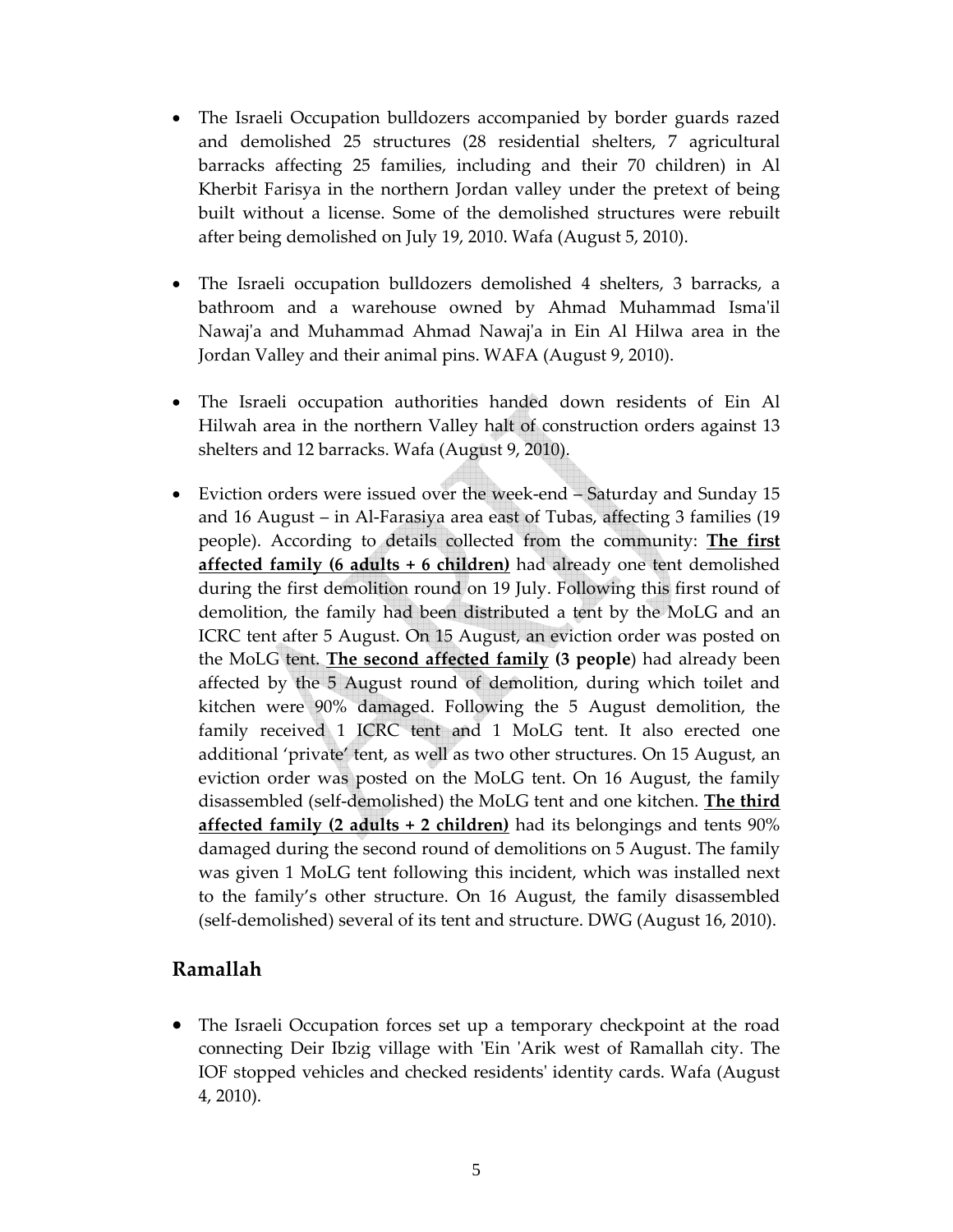### **Salfit**

- Israeli occupation soldiers prevented Palestinian farmers form working on the land segregated behind the Israeli segregation Wall. The soldiers went even further as they have threatened to confiscate the equipment and bulldozers if they didn't leave the land immediately. In addition to the prevention of working on the land, Israeli occupation forces delivered an eviction order from the lands that were targeted for rehabilitation and ordered the returning of the lands to its previous status within 45 days as the targeted lands are classified as "State Land." The targeted lands are owned by the following owners: Bahjat Shihada mahmoud Harb, Mustafa Shihada Mahmoud Harb, Rateb Shihada Mahmoud Harb, Abdel Kareem Abdel Hameed Marrouh Hameida, Mamdouh Abdel Hameed Marrouh Hamieda, Faisal Abdel Hameed Marrouh Hameida, Bassam Mohammad Marrouh Hameida, Ghassan Mohammad Marrouh Hameida, Samer Ahmad Marrouh Hameida, Sufian Ahmad Marrouh Hameida, Sameer Ahmad Marrouh Hameida, Izz Al Dein Awad Musa Taher, Shams Al Dein Awad Musa Taher, Nour Al Dein Awad Musa Taher, 15Yousef Khamis Ahmad Harb. LRC (August 3, 2010).
- The Israeli Occupation bulldozers destroyed retaining walls in Marda village in north of Salfit city under the pretext of being illegally built. The bulldozers also destroyed tens of dunums of Agricultural lands owned by resident Salah Asfur Abu Shammah. Wafa (August 4, 2010).
- The Israeli Occupation Authorities handed on residents of Khallet Al Qarn and Khallet Fashesh areas in Bani Hassan village northwest of Salfit city stop work orders to 14 houses in the village and a Mosque being built on 400 square meters area. Occupation forces gave the owners of these structures until the 2nd of September, 2010, to take the needed steps to get the required permits. A court hearing was scheduled for that day in Beit El to discuss the situation of these structures. Wafa (August 4, 2010).
- The Hebrew-language daily newspaper Maariv reported that Israel will soon establish a new settlement in the northern West Bank and that construction will start at the beginning of the new school year to serve students of the Ariel University, which is near the illegal Megdalim settlement east of Nablus. The universityʹs predominantly secular student body will receive housing grants worth 400 shekels (about \$100) in exchange for a pledge to allocate six volunteer hours of work inside the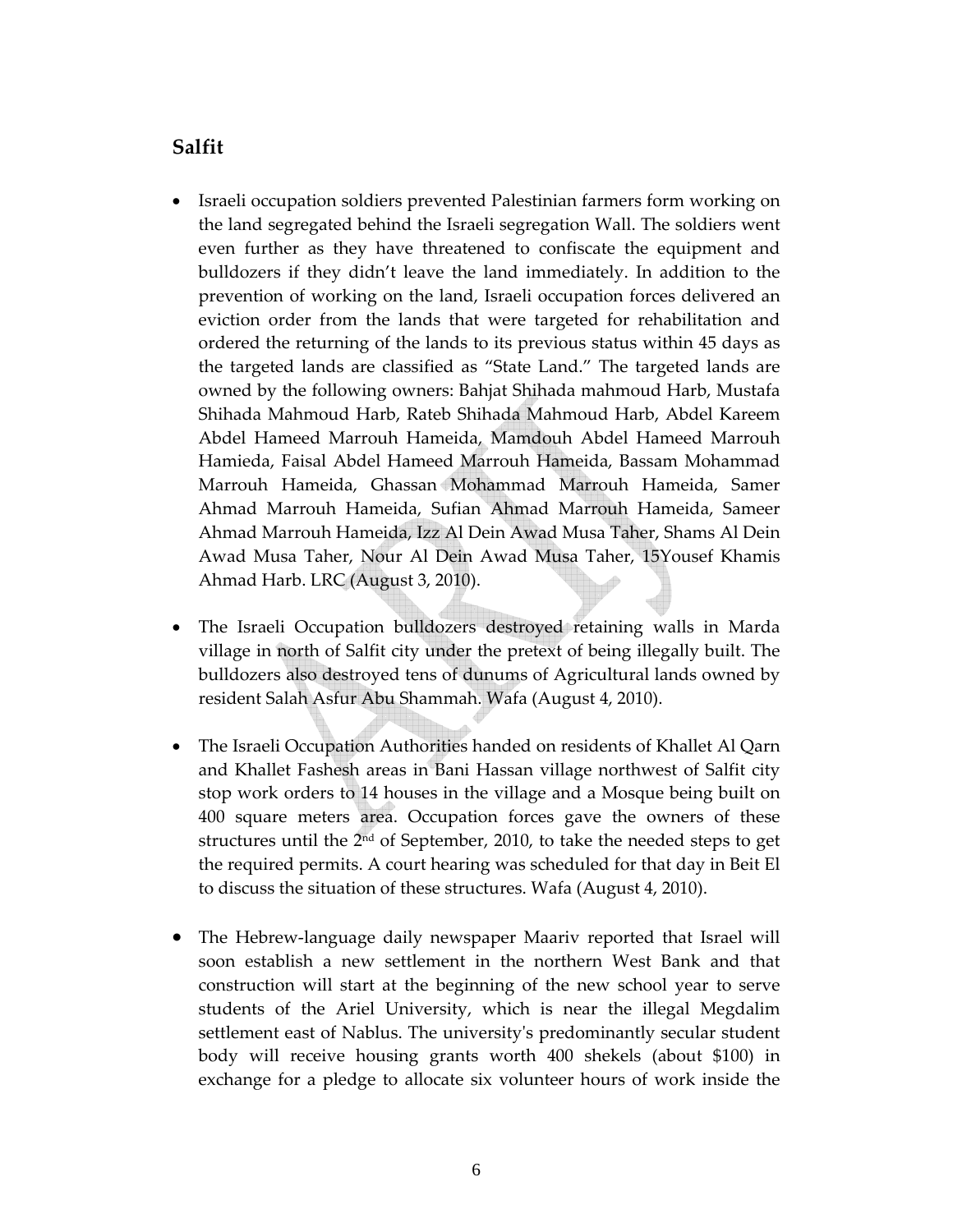settlement including two at the university residence itself. Maannews (August 16, 2010).

## **Hebron**

- Israelʹs Civil Administration issued a stop‐work order for the construction of stone walls demarcating farmland in the Hebron municipality of As‐ Sumu, in the Al‐Amayer valley under the pretext that it was built without a permit. The stone wallʹs construction was undertaken to preserve agricultural land, and is funded by the European Commission and implemented by the Spanish Foundation Action against Hunger. Maannews (August 1, 2010).
- The Israeli Occupation forces destroyed 18 dunums of agricultural lands planted with Tomato and squash and other products in Al Baqʹa area east of Hebron city owned by resident Badran Jaber. The IOF also destroyed the irrigation network in the land in addition to the field crops. Wafa (August 2, 2010).
- The Israeli Occupation forces demolished a water well in Wadi Al Ghrouz area east of Hebron city owned by resident Muhammd Yousif Al Jaʹbari. Wafa (August 2, 2010).
- More than 50 Israeli settlers attacked the house of Abdel Karem Al Za'atari in Buweira area east of Hebron city and destroyed the windows of the two cars owned by Misbah Al Zaʹtari and Firas Burhan Sultan. Wafa (August 6, 2010).
- The Israeli Occupation forces closed 3 commercial stores in the Old city of Hebron city. One of the stores is owned by resident ʹAzzam Abdel Raheem Abu Khalaf. Al Ayyam (August 8, 2010).
- The Israeli bulldozers demolished the two houses of Mustafa Ibrahim Al Shawamra and Fathi Mahmoud Al Shawamra in Abu Al ʹArqan area south of Dura Town in Hebron Governorate and caused the displacement of 15 persons. The house of Mustafa is 230 square meters area and the house of Fathi is 250 square areas. The Bulldozers also demolished water well located next to FATHI Shawamra's houses. Al Quds (August 23, 2010).
- The Israeli settlers of Susiya settlement attacked a number of Palestinian farmers south of Yatta Town and hindered them from grazing their lands.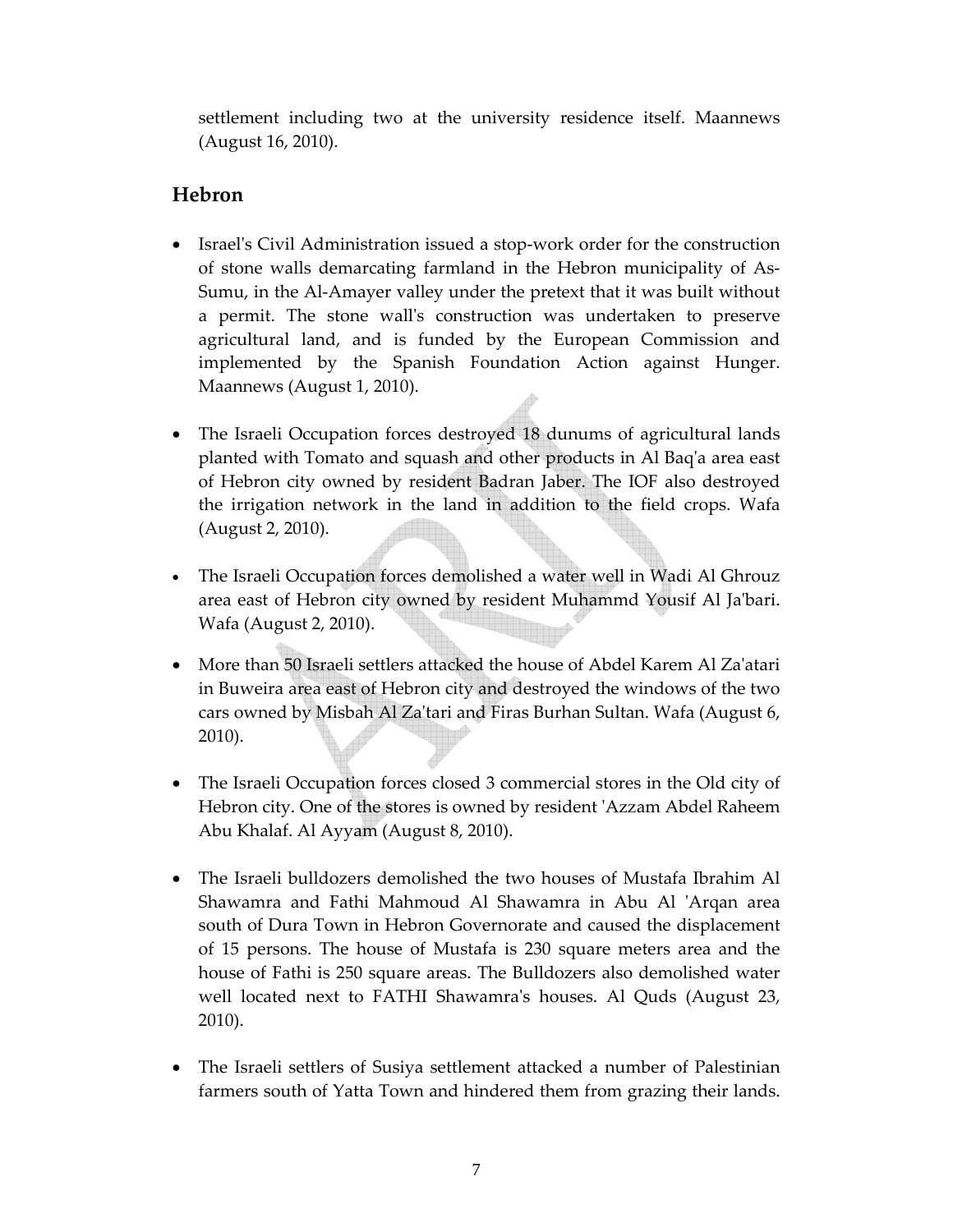The farmers are Jamal Ismaʹil An Nawajʹa, Ahmad Jaber An Nawajʹa and Muhammad Ahmad Naser An Nawajʹa. Al Ayyam (August 28, 2010).

## **Qalqilyah**

• The Israeli Occupation bulldozers demolished five commercial stores close to Izbat At Tabib village east of Qalqilyah city and owned by residents Tahseen Mansour. Al Quds (August 14, 2010).

## **Gaza**

• The Israeli Occupation forces installed barbed wires 300 meters away along the Separation fence, close to Beit Hanoun Crossing border. The barbed wires will prevent farmers from accessing their lands nearby. Al Ayyam (August 23, 2010).

### **Others**

- The PeaceNow movement published a report that Israel continued to build in Israeli settlements despite the 10‐month freeze moratorium. The Main Findings of the report are as follow: At least 600 housing units have started to be built during the freeze, in over 60 different settlements. At least 492 of those housing units are in direct violation of the law of the freeze. During an average year (when there is no freeze) approximately 1,130 housing units start to be built in 8 months in the settlements. The new construction starts during the moratorium constitute approximately half of the normal construction pace in the settlements. Some 2,000 housing units are currently under construction in the settlements, most of them started before the freeze was announced in November 2009. This means that on the ground, there is almost no freeze or even a visible slowdown, despite the fact that legal construction starts have been frozen for 8 months. It also means that the Government of Israel is not enforcing the moratorium. PEACENOW (August 2, 2010).
- Two and a half weeks before the school year opens, the Israeli government has ordered the construction of 23 portable structures in eight West Bank settlements that will serve as classrooms for some 600 students, despite the settlement construction freeze. The decision was made in a meeting attended by Prime Minister Benjamin Netanyahu, Defense Minister Ehud Barak, Justice Minister Yaakov Ne'eman and Attorney General Yehuda Weinstein. The classrooms will be built in Ofra, Eli, Adam, Immanuel,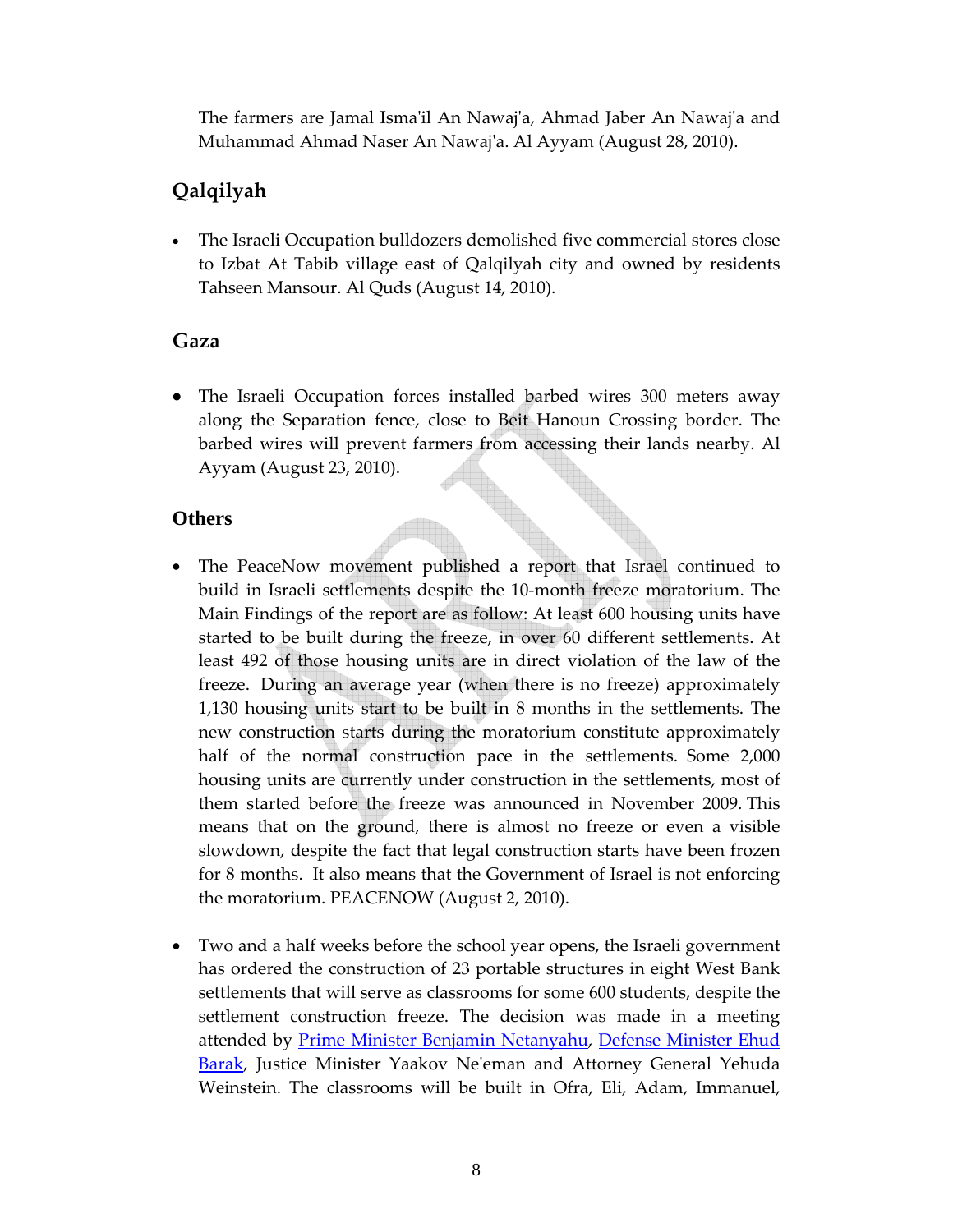Elon Moreh and Efrat, among other settlements. Al Quds (August 15, 2010).

• The Israeli army radio announced that thousands of Housing units were given licenses to be built starting from the 27<sup>th</sup> of September 2010 in 57 Israeli settlements in the West Bank Territory. Al Ayyam (August 31, 2010).

| Governorate  | Land        | Lands             | Uprooted         | Demolished     | <b>Houses</b>    |
|--------------|-------------|-------------------|------------------|----------------|------------------|
|              | Confiscated | <b>Threatened</b> | Trees/           | <b>Houses</b>  | threatened       |
|              | (Dunums)    | of                | <b>Burnt</b>     |                | of               |
|              |             | Confiscation      | trees            |                | Demolition       |
|              |             | (Dunums)          |                  |                |                  |
| Bethlehem    | $\bf{0}$    | $\bf{0}$          | $\boldsymbol{0}$ | $\bf{0}$       | $\bf{0}$         |
| Jerusalem    | $\bf{0}$    | $\bf{0}$          | $\bf{0}$         | $\overline{2}$ | 31               |
| Jenin        | $\bf{0}$    | $\bf{0}$          | $\bf{0}$         | $\bf{0}$       | $\bf{0}$         |
| Tulkarm      | $\bf{0}$    | $\bf{0}$          | $\bf{0}$         | $\mathbf{0}$   | 20 (and 3        |
|              |             |                   |                  |                | structures)      |
| Ramallah     | $\bf{0}$    | $\bf{0}$          | $\bf{0}$         | $\bf{0}$       | 0                |
| Nablus       |             | 300               | 220              | $\mathbf{0}$   | 6                |
| Salfit       | $\bf{0}$    | $\overline{0}$    | $\mathbf{0}$     | $\bf{0}$       | 14               |
| Jericho      | $\bf{0}$    | $\bf{0}$          | $\boldsymbol{0}$ | One            | 600              |
|              |             |                   |                  | structure      |                  |
| Gaza         | $\bf{0}$    | $\bf{0}$          | $\bf{0}$         | $\bf{0}$       | $\bf{0}$         |
| Qalqilyah    | $\bf{0}$    | $\bf{0}$          | $\boldsymbol{0}$ | 5 structures   | $\bf{0}$         |
| Hebron       | $\bf{0}$    | $\overline{0}$    | $\bf{0}$         | 2              | $\boldsymbol{0}$ |
| Tubas        |             |                   |                  | 32 houses      | 20 houses        |
|              | $\bf{0}$    | $\bf{0}$          | $\bf{0}$         | and 10         | and 16           |
|              |             |                   |                  | structures     | structures       |
| <b>Total</b> | $\bf{0}$    | 300               | 220              | 36             | 882              |

# **Monthly Violations Statistics – August 2010**